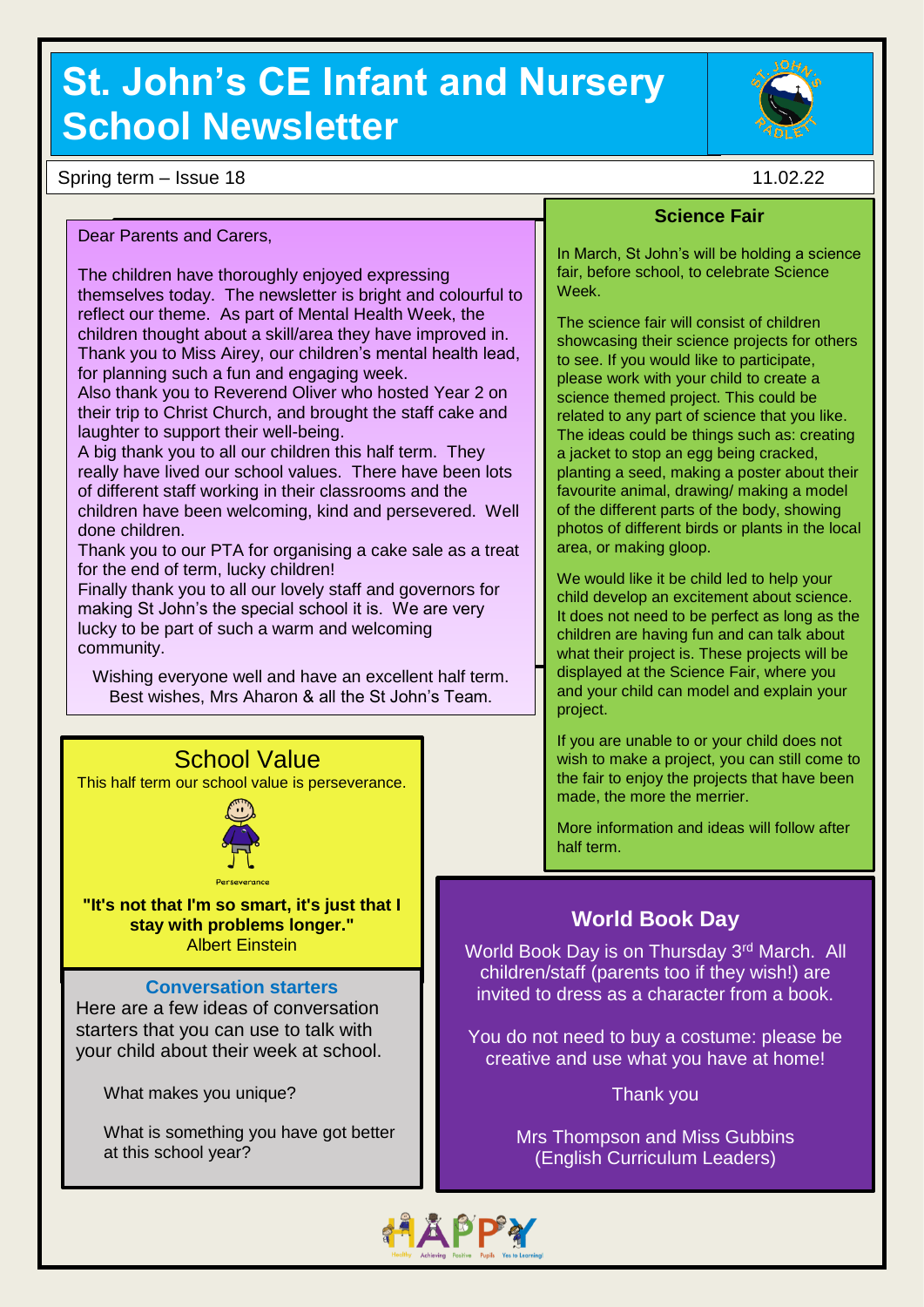

Well done to all our children this week for an incredible effort in their learning this term.

| Acorn           | Marco & Annabelle          |
|-----------------|----------------------------|
| <b>Beech</b>    | Alulla & Bodhi             |
| <b>Sycamore</b> | Ryan & Clara               |
| Lilac           | Izzy & Stella              |
| <b>Maple</b>    | Elizabeth & Harrison H.    |
| <b>Willow</b>   | <b>Scarlett &amp; Saul</b> |
| <b>Magnolia</b> | Lucy & April               |

## **Year 2 Trip to Christ Church**

|                          |            |        | ee |  |  |           |    |  |
|--------------------------|------------|--------|----|--|--|-----------|----|--|
|                          | $\tilde{}$ |        |    |  |  |           | 65 |  |
| Were                     |            | $-1/2$ |    |  |  |           |    |  |
| $\overline{\mathcal{L}}$ |            |        |    |  |  | By Amanda |    |  |

|                |          | WU        |     |            |                     |                  |
|----------------|----------|-----------|-----|------------|---------------------|------------------|
| hurch          | MP-      | arn       |     |            |                     |                  |
| Dew:           | ard      |           |     |            |                     |                  |
| 0 <sup>m</sup> |          | $VQ_{AA}$ |     | nn         | now                 | iner             |
| necar          |          |           |     |            |                     |                  |
| 10             | ŕ.       |           |     |            |                     | we.              |
|                | $\alpha$ |           | was | $a\lambda$ | he                  |                  |
| 50             |          | $00 -$    |     |            | <i><b>Va/20</b></i> |                  |
|                |          |           |     |            |                     | <b>By Sienna</b> |







By Xyla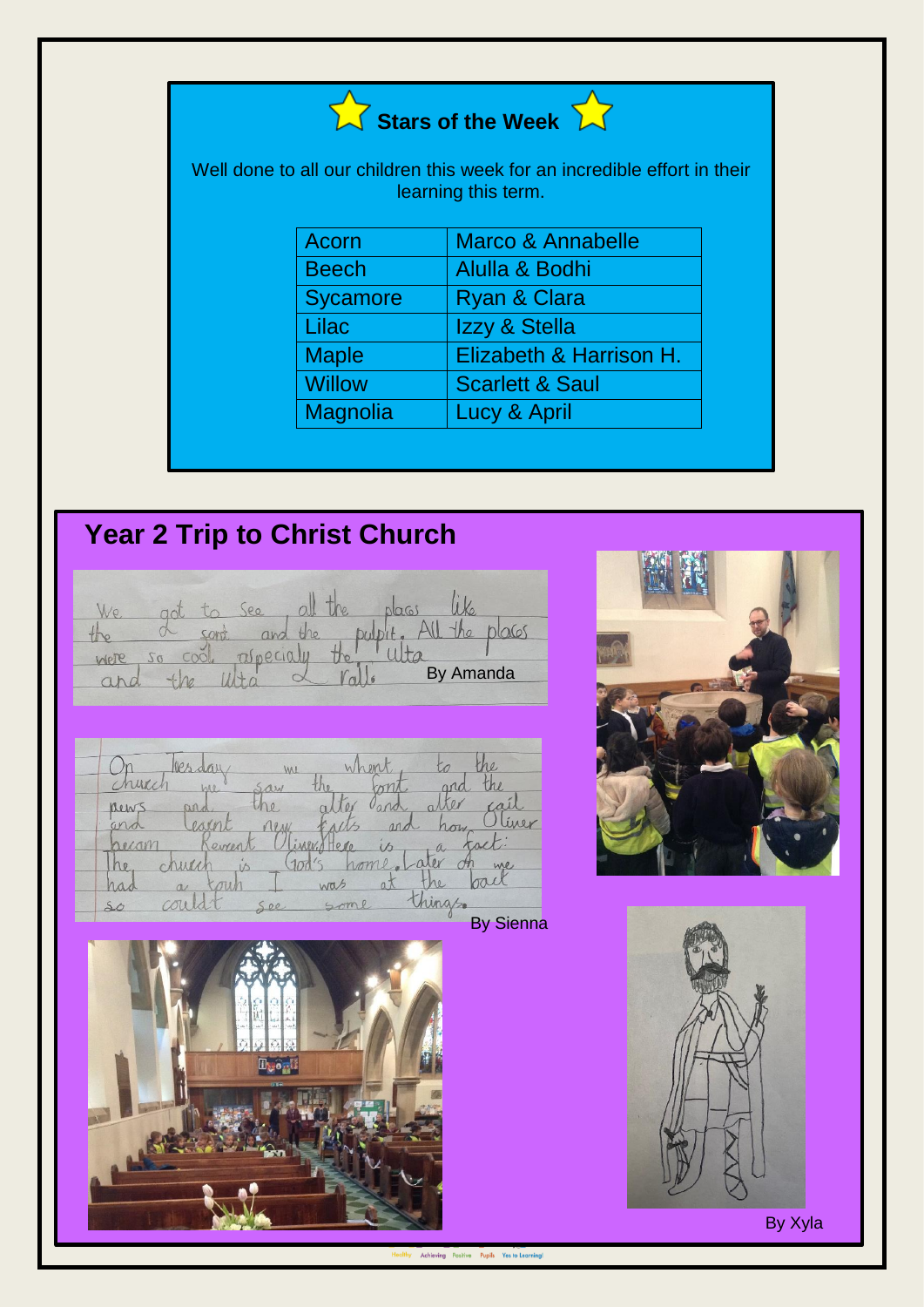## Dress to Express